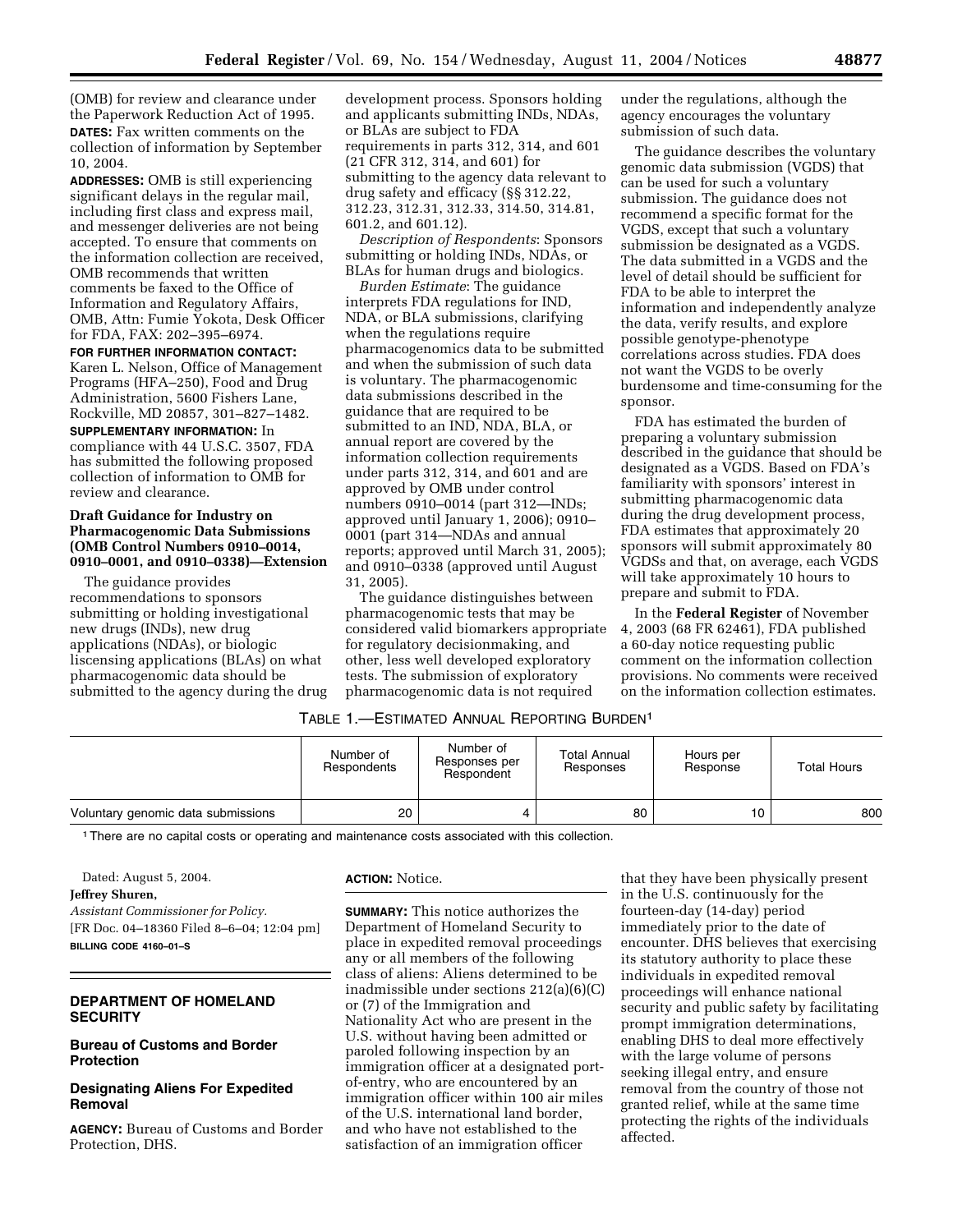**DATES:** This notice is effective on August 11, 2004.

**ADDRESSES:** Please submit written comments to: Regulations Branch, Office of Regulations and Rulings, Bureau of Customs and Border Protection, 1300 Pennsylvania Avenue, NW., Washington, DC 20229. *See* **SUPPLEMENTARY INFORMATION** section for more details on submission of comments.

#### **FOR FURTHER INFORMATION CONTACT:**

Dana E. Graydon, Acting Associate Chief, Office of Border Patrol, U.S. Customs and Border Protection,1300 Pennsylvania Ave., NW., Suite 6.5–E, Washington, DC 20229,

*dana.graydon@dhs.gov,* 202–344–3153.

**SUPPLEMENTARY INFORMATION:** Please submit written comments, original and two copies, to the address listed above on or before after October 12, 2004. Submitted comments may be inspected at the Office of Regulations and Rulings, Bureau of Customs and Border Protection, 799 9th Street, NW., Washington, DC, during regular business hours. Arrangements to inspect submitted comments should be made in advance by calling Mr. Joseph Clark at (202) 572–8768.

Section 302 of the Illegal Immigration Reform and Immigrant Responsibility Act of 1996 (IIRIRA), Public Law 104– 208, Div. C, 110 Stat. 3009–546, amended section 235(b) of the Immigration and Nationality Act (''Act''), 8 U.S.C. 1225(b), to authorize the Attorney General (now the Secretary of Homeland Security as designated under the Homeland Security Act of 2002) to remove, without a hearing before an immigration judge, aliens arriving in the U.S. who are inadmissible under sections 212(a)(6)(C) or 212(a)(7) of the Act, 8 U.S.C. 1182(a)(6)(C) and 1182(a)(7). Under section 235(b)(1) of the Act, 8 U.S.C. 1225(b)(1), expedited removal proceedings may be applied to two categories of aliens. First, section  $235(b)(1)(A)(i)$  of the Act, 8 U.S.C. 1225(b)(1)(A)(i), permits expedited removal proceedings for aliens who are ''arriving in the United States.'' ''Arriving aliens'' are defined by regulation to mean ''an applicant for admission coming or attempting to come into the United States at a port-ofentry, or an alien seeking transit through the United States at a port-of-entry, or an alien interdicted in international waters and brought into the United States by any means whether or not to a designated port-of-entry.'' (8 CFR 1.1(q)). Cuban citizens who arrive at U.S. ports-of-entry by aircraft are exempted from this first category of

aliens subject to expedited removal under section 235(b)(1)(F) of the Act, 8 U.S.C. 1225(b)(1)(F). Second, section  $235(b)(1)(A)(iii)$  of the Act, 8 U.S.C.  $1225(b)(1)(A)(iii)$ , permits the Attorney General (now the Secretary of Homeland Security), in his or her sole and unreviewable discretion, to designate certain other aliens to whom the expedited removal provisions may be applied. Section 235(b)(1)(A)(iii), 8 U.S.C. 1225(b)(1)(A)(iii), authorizes the Secretary to apply (by designation) expedited removal proceedings to aliens who arrive in, attempt to enter, or have entered the U.S. without having been admitted or paroled following inspection by an immigration officer at a designated port-of-entry, and who have not established to the satisfaction of the immigration officer that they have been physically present in the U.S. continuously for the two-year period immediately prior to the date of determination of inadmissibility.

By statute, an alien present in the U.S. who has not been admitted shall be deemed for purposes of the Act to be an applicant for admission. 8 U.S.C. 1225(a), section 235(a)(1) of the Act. Once alienage has been established, an alien applicant for admission has the burden of establishing that he or she is clearly and beyond doubt entitled to be admitted and is not inadmissible under section 212 of this Act. Aliens who have not been admitted or paroled and who are subject to expedited removal under this designation have the burden of proof to show affirmatively that they are not inadmissible and have maintained the required continuous physical presence in the U.S. Any absence from the U.S. shall serve to break the period of continuous physical presence. 8 CFR  $235.3(b)(1)(ii)$ .

Pursuant to 8 CFR 235.3(b)(1)(ii) (62 FR 10312, 10355, March 6, 1997), the Attorney General provided that her designation authority would be exercised by the Commissioner of the former Immigration and Naturalization Service (INS). Pursuant to sections 102(a), 441, 1512(d) and 1517 of the Homeland Security Act of 2002, Public Law 107–296, 116 Stat. 2310, 6 U.S.C. 112, 251, 552(d), 557, and 8 CFR 2.1, the authority of the Attorney General and the Commissioner of the INS in accordance with 8 U.S.C.  $235(b)(1)(A)(iii)$  and 8 CFR 235.3(b)(1)(ii), respectively, was transferred to the Secretary of Homeland Security, and references to the Attorney General or the Commissioner in the statute and regulations are deemed to refer to the Secretary.

DHS has a pressing need to improve the security and safety of the nation's

land borders, and expanding expedited removal between ports of entry will provide DHS officers with a valuable tool to meet that objective. Presently DHS officers cannot apply expedited removal procedures to the nearly 1 million aliens who are apprehended each year in close proximity to the borders after illegal entry. It is not logistically possible for DHS to initiate formal removal proceedings against all such aliens. This is primarily a problem along the southern border, and thus the majority of such aliens are Mexican nationals, who are ''voluntarily'' returned to Mexico without any formal removal order. Based upon anecdotal evidence, many of those who are returned to Mexico seek to reenter the U.S. illegally, often within 24 hours of being voluntarily returned (it is not uncommon for DHS officers to apprehend the same individual many times over a span of several months). On the southern land border with Mexico, those aliens who are apprehended who are not Mexican nationals cannot be returned to Mexico. Currently, non-Mexican nationals who are inadmissible may be voluntarily returned to their country of citizenship or nationality via aircraft, or placed in formal removal proceedings under section 240 of the Act. Because DHS lacks the resources to detain all third-country nationals (aliens who are neither nationals of Mexico nor Canada) who have been apprehended after illegally crossing into the U.S. from both the northern and southern land borders, many of these aliens are released in the U.S. each year with a notice to appear for removal proceedings. Many of these aliens subsequently fail to appear for their removal proceedings, and then disappear in the U.S.

Without limiting its ability to exercise its discretion in the event of a national emergency, other unforeseen events, or a change in circumstances, DHS plans under this designation as a matter of prosecutorial discretion to apply expedited removal only to (1) thirdcountry nationals and (2) to Mexican and Canadian nationals with histories of criminal or immigration violations, such as smugglers or aliens who have made numerous illegal entries. We recognize that certain aliens, including unaccompanied minors, members of the Class Action Settlement in *American Baptist Churches* v. *Thornburgh,* 760 F. Supp. 796 (N.D. Cal. 1991) (which settled the claims of a class of Salvadorans and Guatemalans regarding handling of asylum claims), and aliens who may be eligible for cancellation of removal under section 240A of the Act,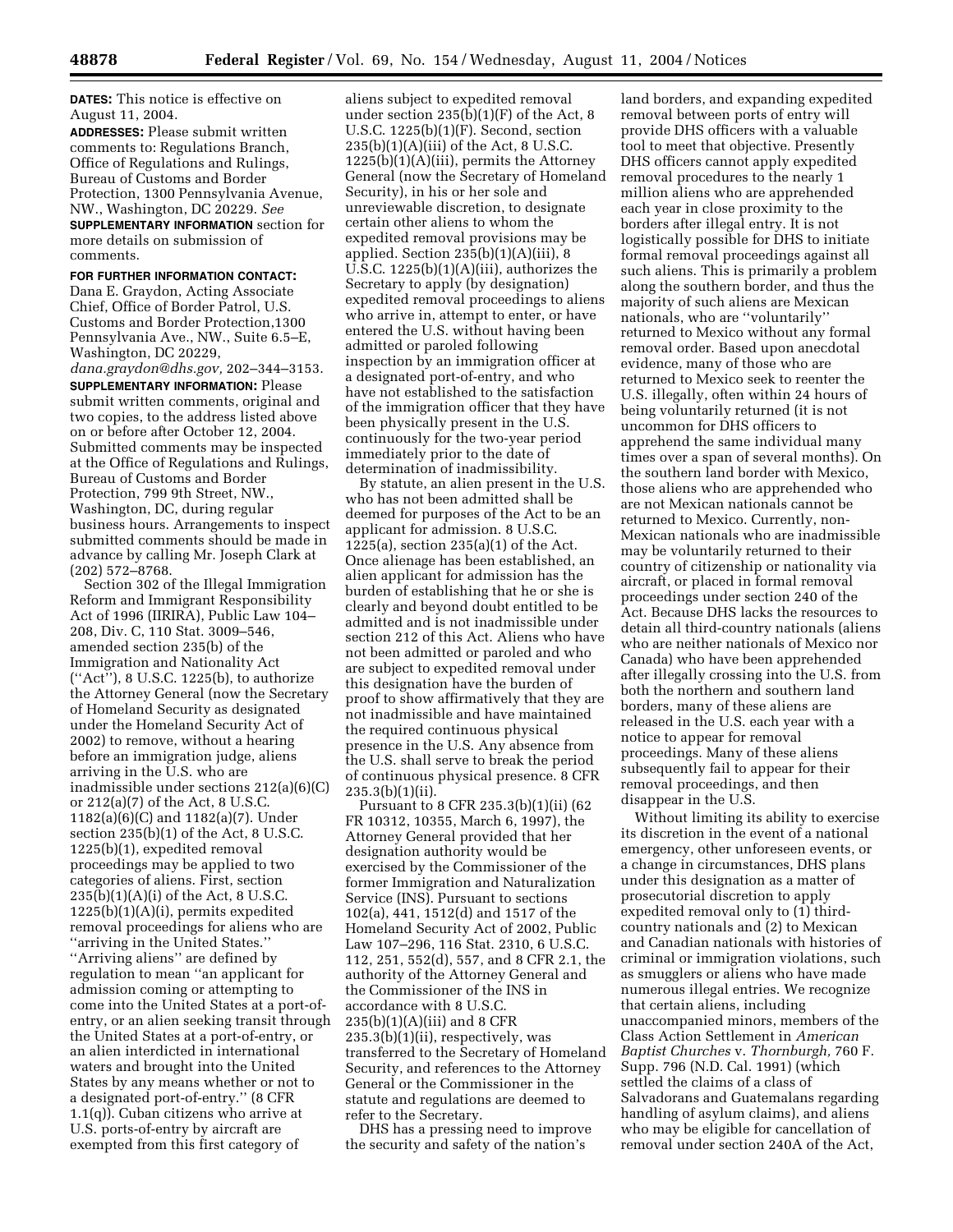for example, may possess equities that weigh against the use of expedited removal proceedings. Accordingly, in appropriate circumstances and as an exercise of prosecutorial discretion, officers will be able to permit certain aliens described in this notice to return voluntarily, withdraw their application for admission, or to be placed into regular removal proceedings under section 240 of the Act in lieu of expedited removal proceedings.

In the interests of focusing enforcement resources upon unlawful entries that have a close spatial and temporal nexus to the border, this notice does not implement the full nationwide expedited removal authority available to DHS pursuant to section 235 of the Act, 8 U.S.C. 1225. Nor does this notice limit DHS from implementing the full nationwide enforcement authority of the statute through publication of a subsequent **Federal Register** notice. The statute provides DHS with the authority to apply expedited removal to aliens who cannot establish that they have maintained a physical presence in the U.S. continuously for the two-year period immediately prior to the date of determination of inadmissibility. The statute also does not limit geographically the application of expedited removal. At this time, DHS has elected to assert and implement only that portion of the authority granted by the statute that bears close temporal and spatial proximity to illegal entries at or near the border. Accordingly, this notice applies only to aliens encountered within 14 days of entry without inspection and within 100 air miles of any U.S. international land border.

It is anticipated under this designation that expedited removal will be employed against those aliens who are apprehended immediately proximate to the land border and have negligible ties or equities in the U.S. Nevertheless, this designation extends to a 100-mile operational range because many aliens will arrive in vehicles that speedily depart the border area, and because other recent arrivals will find their way to near-border locales seeking transportation to other locations within the interior of the U.S. The 100-mile range already has been established by regulation as a reasonable distance from the external boundary of the U.S. for the purpose of preventing the illegal entry of aliens into the U.S. *See* section 287(a)(3) of the Act; 8 CFR 287.1(a)(2) and (c).

The use of expedited removal orders, which prohibit reentry for a period of 5 years, will deter unlawful entry, and make it possible to pursue future

criminal prosecution against those aliens who continue to enter the U.S. in violation of law. It will also accelerate the processing of inadmissible aliens because it generally does not require an appearance before an immigration judge, except in certain circumstances. Deterring future entries and accelerating removals will enhance DHS's ability to oversee the border, and to focus its resources on threats to public safety and to national security. DHS also believes that the use of expedited removal will likely interfere with human trafficking and alien smuggling operations, which are growing in sophistication, and which induce aliens from all over the world to cross the country's borders. Alien smuggling organizations have been responsible for numerous violent crimes, including homicide, hostagetaking, and crimes involving sexual exploitation. DHS expects that the expansion of expedited removal under this notice will ultimately reduce the number of aliens who risk injury or death attempting to enter the U.S. through difficult mountainous and desert terrain, as well as decrease property crimes in border areas.

All aliens placed into expedited removal as a result of this designation will have the same rights to a credible fear screening by an asylum officer, and the right to review of an adverse credible fear determination by an immigration judge, that are provided to arriving aliens who are currently placed into expedited removal after being denied admission at a port of entry. Any alien who falls within this designation, who is placed in expedited removal proceedings, and who indicates an intention to apply for asylum or who asserts a fear of persecution or torture will be interviewed by an asylum officer who will determine whether the alien has a credible fear as defined in section  $235(b)(1)(B)(v)$  of the Act, 8 U.S.C.  $1225(b)(1)(B)(v)$ . If that standard is met, the alien will be referred to an immigration judge for a removal proceeding under section 240 of the Act, sections  $235(b)(1)(A)(ii)$  and  $(B)$  of the Act, 8 U.S.C. 1225(b)(1)(A)(ii) and (B); 8 CFR 235.3(b)(4). The Forms I–867A and I–867B currently used by officers who process aliens under the expedited removal program provide to all aliens in expedited removal proceedings information concerning the credible fear interview, in accordance with the statutory requirement at section  $235(b)(1)(B)(iv)$  of the Act, 8 U.S.C.  $1225(b)(1)(B)(iv)$ . The forms require that the officer inquire whether the alien has any reason to fear harm if returned to his or her country. Officers authorized

to administer the expedited removal program will be trained to be alert for any verbal or non-verbal indications that the alien may be afraid to return to his or her homeland.

Similarly, all aliens placed into expedited removal as a result of this designation, who claim lawful permanent resident, refugee, asylee status, or U.S. citizenship will receive the same procedures, including the right to review of any adverse expedited removal order by an immigration judge, that are provided to arriving aliens making similar status claims who are currently placed in expedited removal at ports of entry under 8 CFR 235.3(b). DHS, with limited exceptions, plans to detain aliens who are placed in expedited removal under this designation. Section 235(b)(1)(B)(iii)(IV) of the Act, 8 U.S.C.  $1225(b)(1)(B)(iii)(IV)$ , and 8 CFR 235.3(b)(2)(iii) direct that any alien who is placed in expedited removal proceedings shall be detained pending a final determination of credible fear and, if found not to have such a fear, such alien shall be detained until removed. Parole of such alien under 8 CFR 235.3(b)(2)(iii) may be permitted only when the Secretary determines, in the exercise of discretion, that parole is required to meet a medical emergency or is necessary for a legitimate law enforcement objective. Section 235(b)(1)(B)(ii) of the Act, 8 U.S.C.  $1225(b)(1)(B)(ii)$ , directs that if a credible fear has been established, the alien shall be detained for further consideration of the protection claim or claims. Under Department of Justice regulations, immigration judge review of custody determinations is permitted only for bond and custody determinations pursuant to section 236 of the Act, 8 U.S.C. 1226, 8 CFR 1236, and 8 CFR 1003.19(a). Aliens subject to expedited removal procedures under section 235 of the Act (including those aliens who are referred after a positive credible fear determination to an immigration judge for proceedings under section 240 of the Act) are not eligible for bond, and therefore are not eligible for a bond redetermination before an immigration judge. Parole of aliens determined to have a credible fear may be considered in accordance with section 212(d)(5) of the Act, 8 U.S.C. 1182(d)(5), and 8 CFR 212.5.

The expedited removal authority implemented in this Notice will not be employed against Cuban citizens because removals to Cuba cannot presently be assured and for other U.S. policy reasons.

The Department has determined that good cause exists under the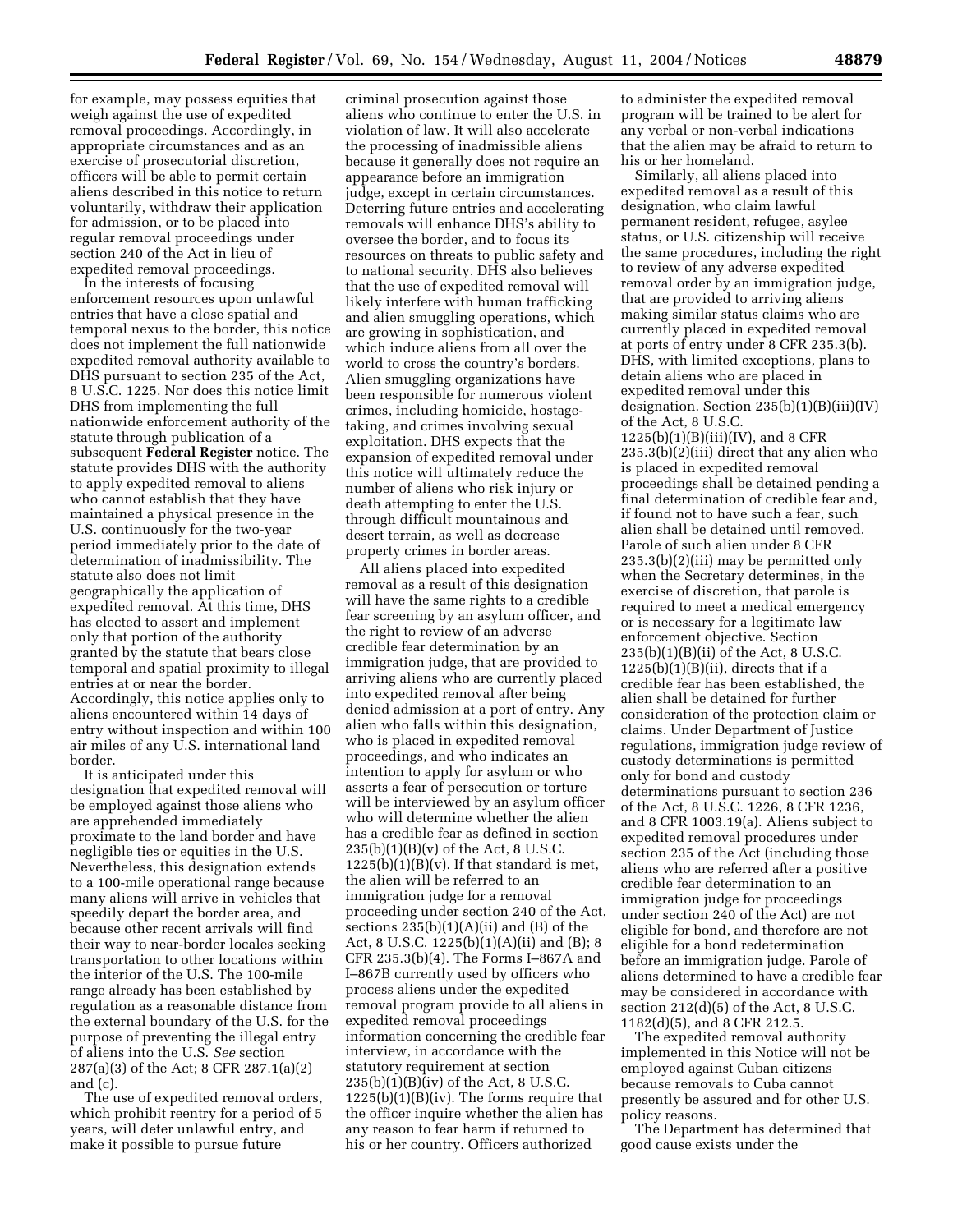Administrative Procedure Act (APA), 5 U.S.C. 553(b)(3)(B) and (d)(3), to exempt this notice from the notice and comment requirements under the APA. Delaying the implementation of this notice to allow public notice and comment would be impracticable, unnecessary and contrary to the public interest.

Congress explicitly authorized the Secretary of Homeland Security to designate categories of aliens to whom expedited removal proceedings may be applied, and made clear that ''[s]uch designation shall be in the sole and unreviewable discretion of the Secretary and may be modified at any time.'' Section  $235(b)(1)(A)(iii)(1)$  of the Act, 8 U.S.C. 1225(b)(1)(A)(iii)(I). The large volume of illegal entries, and attempted illegal entries, and the attendant risks to national security presented by these illegal entries, necessitates that DHS expand the expedited removal program as provided in this designation. DHS is confident that the experience gained through implementation of the expedited removal program at ports of entry will enable DHS to expand the program in a manner that is both effective and humane.

There is an urgent need to enhance DHS's ability to improve the safety and security of the nation's land borders, as well as the need to deter foreign nationals from undertaking dangerous border crossings, and thereby prevent the needless deaths and crimes associated with human trafficking and alien smuggling operations. The expansion of expedited removal will increase the deterrence of illegal entries by ensuring that apprehension quickly leads to removal. This is especially critical because of the environmental dangers faced by aliens illegally entering the U.S. across desert or mountainous areas. In the Arizona desert alone, since the initiation of the Arizona Border Control Initiative (ABC) in March of 2004, the Border Patrol has rescued hundreds of aliens in distress and has unfortunately discovered over 40 aliens who have died in the attempt to enter the U.S.

This designation is necessary to remove quickly from the U.S. aliens who are encountered shortly after illegally entering the U.S. across the land borders. The ability to detain aliens while admissibility and identity is determined and protection claims are adjudicated, as well as to quickly remove aliens without protection claims or claims to lawful status, is a necessity for national security and public safety. As a critical element of a number of DHS initiatives to enhance security along the border, the expansion of expedited removal will increase

national security, diminish the number of illegal entries, and impair the ability of smuggling organizations to operate. Accordingly, for the foregoing reasons, the Department has determined that public notice and comment prior to promulgation of this notice would be impracticable, unnecessary and contrary to the public interest as those terms are used under the APA.

Although the Department believes for the foregoing reasons that prepromulgation notice and comment procedures are not statutorily mandated in this case, DHS is interested in receiving comments from the public on all aspects of the expedited removal program, but especially on the effectiveness of the program, problems envisioned by the commenters, and suggestions on how to address those problems. DHS believes that by maintaining a dialogue with interested parties, DHS can ensure that the program is even more effective in combating and deterring illegal entry, while at the same time protecting the rights of the individuals affected.

The expansion of expedited removal under this notice will also support the Arizona Border Control Initiative (ABC), a program designed to secure and protect the Arizona border. Working with other Federal, State, local and tribal entities, DHS has placed significant personnel and technical assets on the border to decrease the deaths of illegal immigrants in the desert; and to lower the rate of violent crime related to illegal border traffic in Southern Arizona. The ABC began operations in March 2004. For the reasons stated above, the ABC's success will rely in part upon the ability of DHS officers to place inadmissible aliens apprehended shortly after illegal entry into expedited removal.

Every year, illegal aliens from many different countries continue to enter the U.S. illegally across the nation's land borders. It is critical for public safety and national security that these aliens are not released into the U.S. without adequate verification of their identities and backgrounds.

### **Notice of Designation of Aliens Subject to Expedited Removal Proceedings**

Pursuant to section 235(b)(1)(A)(iii) of the Immigration and Nationality Act (''Act'') and 8 CFR 235.3(b)(1)(ii), I order as follows:

(1) Except as provided in paragraph (5), the Department of Homeland Security, through its component bureaus, may place in expedited removal proceedings any or all members of the following class of aliens: Aliens who are inadmissible under sections

 $212(a)(6)(C)$  or  $(7)$  of the Act, who are physically present in the U.S. without having been admitted or paroled following inspection by an immigration officer at a designated port-of-entry, who are encountered by an immigration officer within 100 air miles of any U.S. international land border, and who have not established to the satisfaction of an immigration officer that they have been physically present in the U.S. continuously for the 14-day period immediately prior to the date of encounter. Each alien subject to this notice bears the affirmative burden to show to the satisfaction of an immigration officer that the alien has been present in the U.S. continuously for the relevant 14-day period. This notice does not apply to aliens who arrive at U.S. ports-of-entry, as these aliens are already subject to expedited removal. This notice will be given effect only with respect to apprehensions made within the CBP Border Patrol sectors of (Laredo, McAllen, Del Rio, Marfa, El Paso, Tucson, Yuma, El Centro, San Diego, Blaine, Spokane, Havre, Grand Forks, Detroit, Buffalo, Swanton, and Houlton).

(2) Any alien who falls within this designation who indicates an intention to apply for asylum or who asserts a fear of persecution or torture will be interviewed by an asylum officer to determine whether the alien has a credible fear as defined in section  $235(b)(1)(B)(v)$  of the Act, 8 U.S.C.  $1225(b)(1)(B)(v)$ . If that standard is met, the alien will be referred to an immigration judge for proceedings under section 240 of the Act, 8 U.S.C. 1229a.

(3) Any alien who is placed in expedited removal proceedings under this designation who claims lawful permanent resident, refugee, asylee status, or U.S. citizenship will be processed in accordance with the procedures provided in 8 CFR 235.3(b) and 8 CFR 1235.3(b).

(4) Any alien who is placed in expedited removal proceedings under this designation will be detained pursuant to section 235(b) of the Act, 8 U.S.C. 1225(b), with certain exceptions, until removed. However, aliens determined to have a credible fear may be considered by DHS for parole in accordance with section 212(d)(5) of the Act and 8 CFR 212.5. Aliens detained pursuant to the expedited removal provisions under section 235 of the Act (including those aliens who are referred after a positive credible fear determination to an immigration judge for proceedings under section 240 of the Act) are not eligible for bond, and therefore are not eligible for a bond